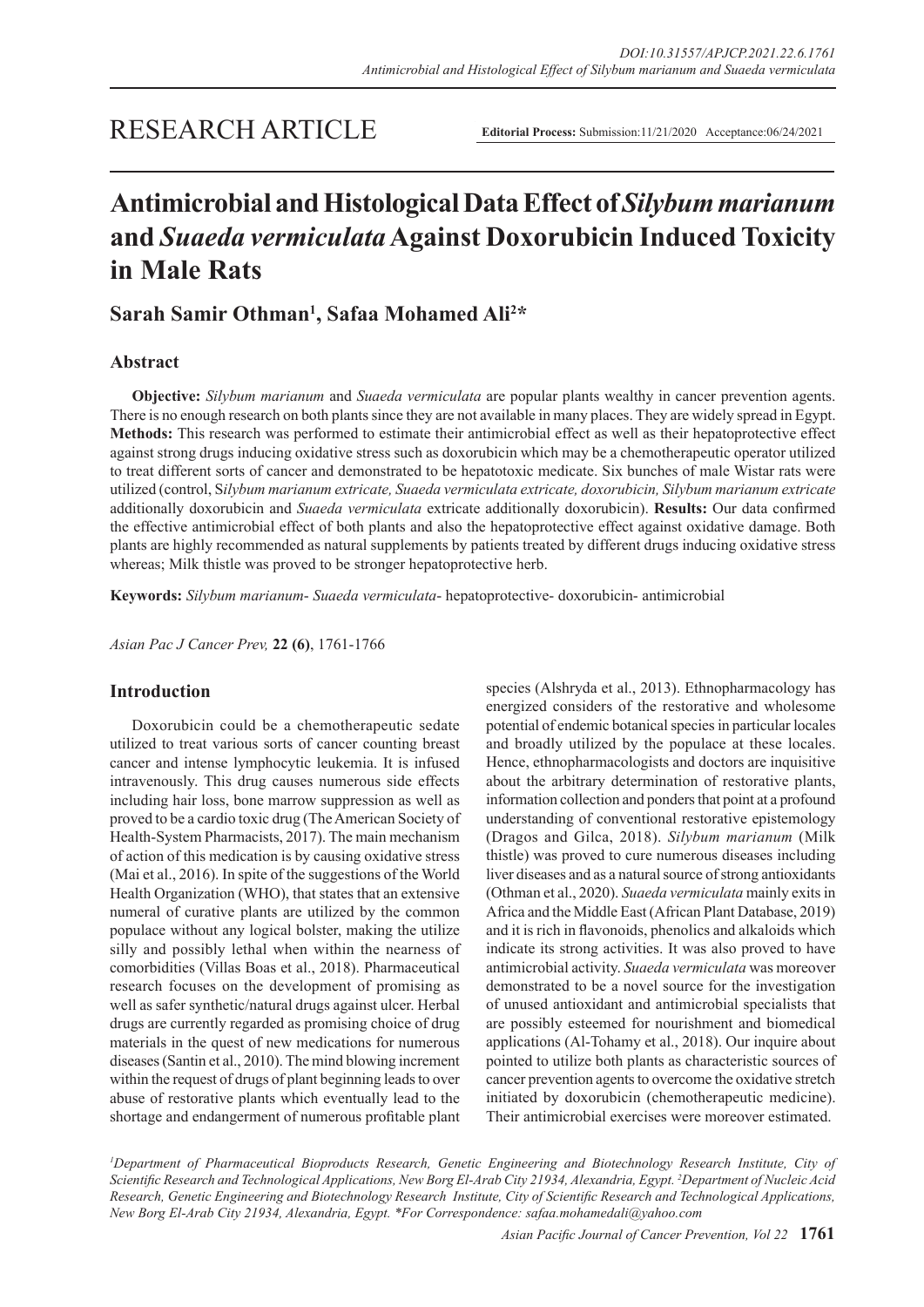## **Materials and Methods**

## *Determination of antimicrobial effect of Silybum marianum and Suaeda vermiculata*

AST used as antimicrobial detection of resources against microbes. Susceptibility tests are important in the investigational analysis if the microbe is suspected of being antimicrobial resistance agents (Anon, 2003; Aureli et al., 2003; Benli et al., 2007; Panda et al., 2009). *Escherichia coli* (garm negative bacteria), *Bacillus* (gram positive bacteria), *Candida albican* (yeast) and *Asperigillus niger* (fungi) were used for detection of antimicrobial studies of the diverse plant extract. All microorganism were inoculated into the inoculated medium (LB liquid medium for bacteria and potato dextrose for fungi) under 220 rpm and (37°C for bacteria and 30 °C for fungi), until the OD value at around 600 nm was about 0.6. The bacterial solution was diluted at a volume ratio of 1:1,000. The plant extricates and ampicillin (0.01 gm) was connected to the microbial arrangement 3 mL, and hatched for 24 h at 220 rpm, 37° C for microscopic organisms. Brooding of Asperigillus niger for 5 days at 30°C .The OD esteem at 600 nm was measured. Information from this try was ordinarily displayed as rate of restraint to show the levels of action.

## *Chemicals*

Doxorubicin was acquired from Sigma Chemical Company; St Louis, Moment, USA and was utilized concurring to the past work of Mello et aL., (2017).

#### *Preparation of plant extract*

100 gm wet plant were dissolved in 100 ml distilled water, they were boiled for 5 minutes then homogenized, filtered and lyophilized. Doses were prepared in which 1gm was dissolved in each 10 ml.

#### *Experimental animals*

Thirty Male Wistar rats were utilized having weights 150–180 g and were kept on basal slim down and tap water which were given advertisement libitum and kept beneath standard conditions which acclimated to the National Institutes of Health (NIH) rules. After 14 days of acclimation, creatures were partitioned into 6 bunches 5 rats in each, control, administrated *Silybum marianum* extricate (100 mg/ml/Kg, orally), given *Suaeda vermiculata* extricate (100 mg/ml/Kg, orally), treated with doxorubicin (15 mg/kg BW, ip), *Silybum marianum* extricate furthermore doxorubicin and *Suaeda vermiculata* extricate also doxorubicin individually. The explore took put in 14 days, dosages of the extricate were given day by day but doxorubicin was as it were given on 14<sup>th</sup> day.

#### *Histopathological examination*

Following sacrification, the liver specimens of the rats of all groups were collected, fixed in 10% neutral buffered Formalin solution. 24 hrs afterward, taking after steps of lack of hydration in climbing grades of ethanol, cleared in xylene and after that inserted in paraffin wax. For the histopathologic appraisal, tissue portions (3-5 Microns thick) were cut and recolored with hematoxylin and eosin (H&E) (Ban croft and Stevens, 1996) and subjected to the light microscopy.

## **Results**

## *Antimicrobial studies of Silybum marianum and Suaeda vermiculata extracts*

The results reflect the inhibitory power of a compound only for the time specified. The micro-organism is also challenged in the descriptive study, but regular sampling is performed to determine improvements in the viable number of cells over time. The test was directed to determine extracts end product on microbial growth. Relative Viability of the different microbes after 24 h incubating with L and S extracts and Ampicillin were determine and comparing with blank (untreated microbe) as presented in fig E. The excellent antibacterial properties of *Silybum marianum* and *Suaeda vermiculata* extracts are more effective than ampicillin.



Figure 1. Diagram Show Relative Viability after 24 h Incubation with Different Antimicrobial Agents (Plants Extracts) against Different Microorganism Categories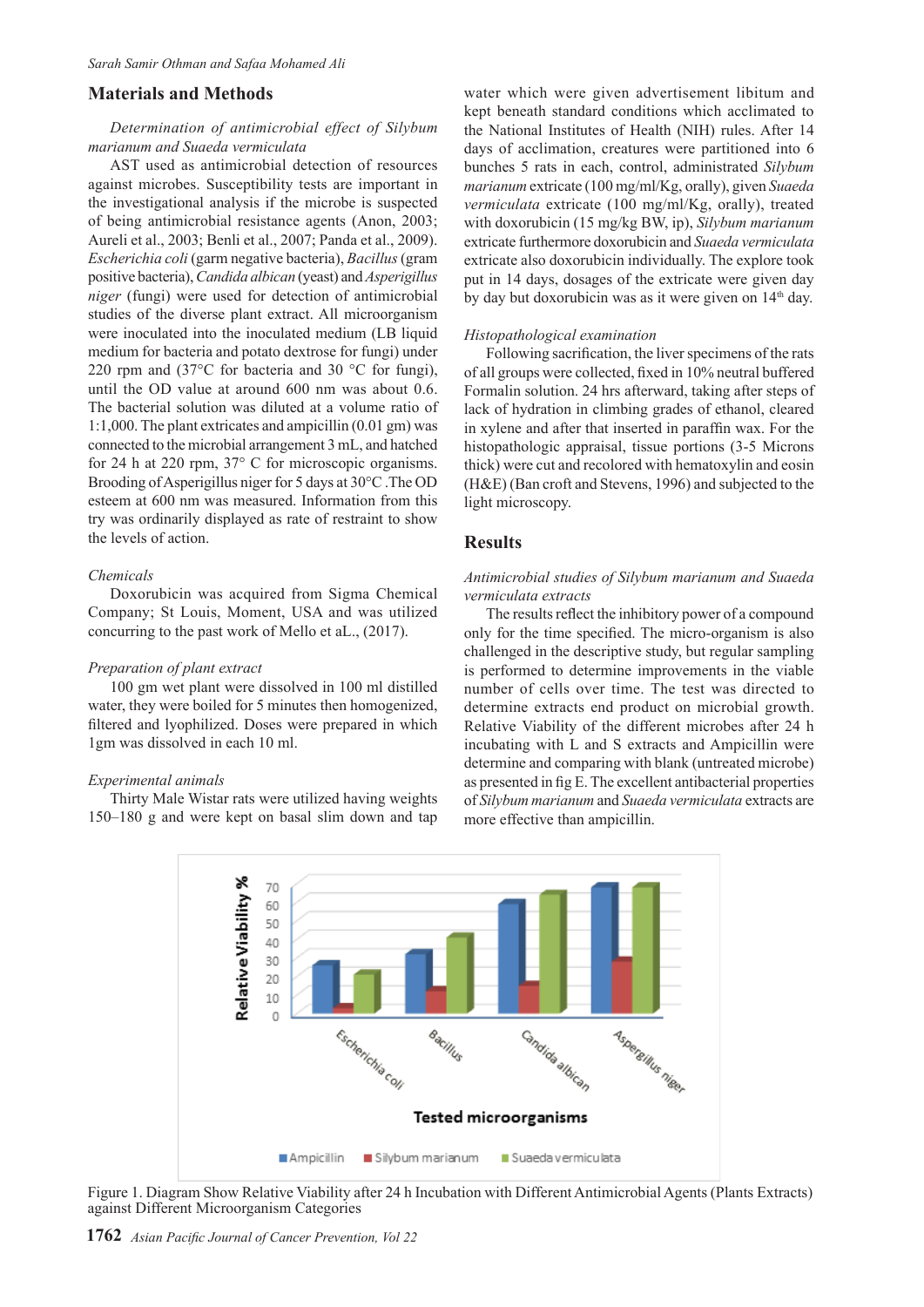

Figure 2. Control Group: normal hepatic tissue with hepatocytic cords (arrow head) surrounding to a clear non congested central vein (CV), with presence of some few Kupffer cells (arrows). HandE, X400.



Figure 3. Doxorubicin Group: area of necrosis (asterisk) with excess mononuclear cell infiltration (arrow) near to a congested central vein (CV). HandE, X400.

## *Histopathologic findings*

*Changes in the livers of all groups (Figures 2-7)*

The light microscopy for the livers of the control group showed no histopathologic changes (Figure 2), while the liver of the rats treated with Doxorubicin showed hepatocytic degeneration and necrosis with mononuclear cell infiltration, especially at the necrotic areas, dilation

and congestion of central veins (Figure 3). The livers in the group received only the *Silybum marianum* extract showed changes of active defensive effects in form of voluminous hepatocytic cytoplasm with activation of the Kupffer cells, defensive cells of the hepatic tissue (Figure 4). The livers in the group received the *Silybum marianum* extract + doxorubicin showed less vascular changes



Figure 4. *Silybum marianum* Extract Group: most of the hepatic cells with voluminous cytoplasm arranged around a congested central vein (CV) and separated by numerous and active Kupffer cells (arrows). HandE, X400.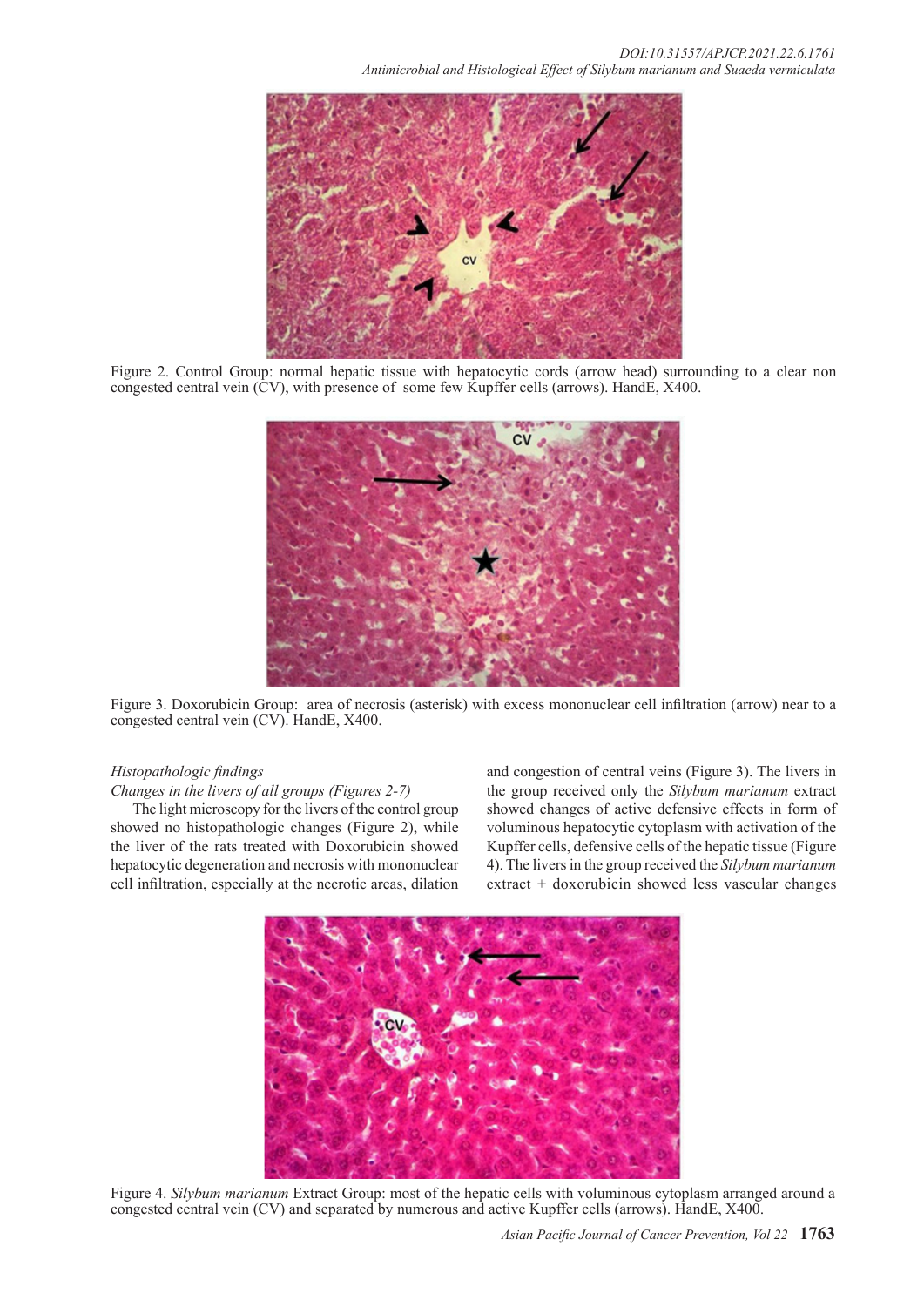

Figure 5. *Silybum marianum* Extract +doxorubicin Group: central vein (CV) with a surrounding cords of hepatic cells suffered sharp edged vacuolation of fatty change (arrow). HandE, X400.



Figure 6. *Suaeda vermiculata* Extract Group: dilated and congested central vein (CV) with excess of active Kupffer cells and few lymphocytic infiltration (arrows). HandE, X400.

of congestion of central veins and sinusoids, while the hepatic cells not suffered necrosis but only affected with degeneration in form of fatty change (Figure 5). The group administered with only *Suaeda vermiculata* extract showed some hepatic changes of mild dilation and congestion of the central veins, while the hepatic cells looked normal (Figure 6). After double administration of *Suaeda vermiculata* extract with Doxorubicin less

ameliorating effect was noticed, where the congestion appeared more progressed and zones of hemorrhages and ruddy blood cell extravasations showed up to scattering the hepatic tissue (Figure 7).

## **Discussion**

Chemotherapeutic operators cause oxidative stress



Figure 7. Suaeda Vermiculata Extract +Doxorubicin Group: hepatic cells appeared degenerated and dispersed (arrow) by bloody areas of free extravasated erythrocytes (asterisks). HandE, X400.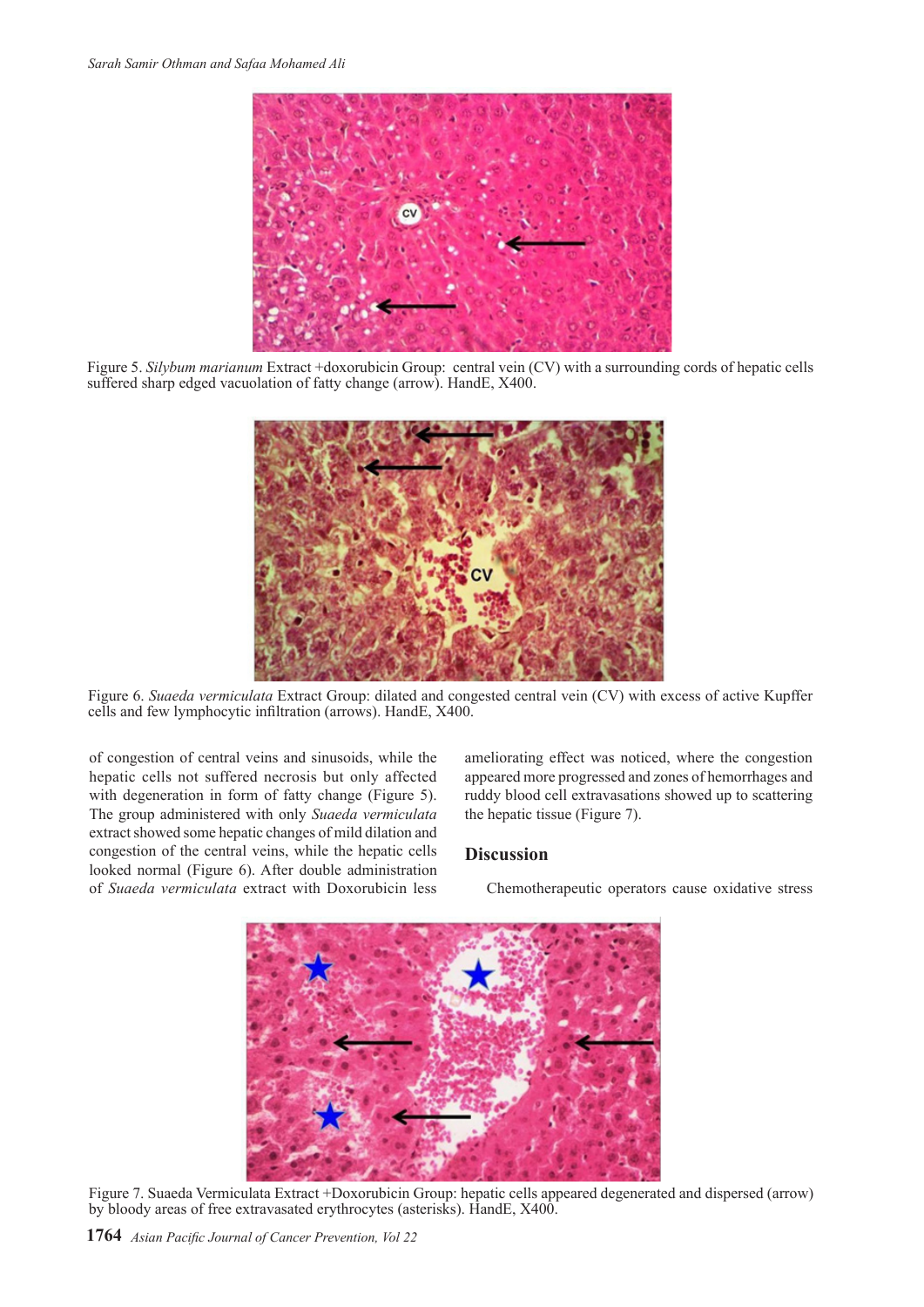in patients which is the most reason of their side impacts (Yokoyama et al., 2017). *Silymarin* (active extract from milk thistle seeds) (Taleb et al., 2018) and *Suaeda vermiculata* are proved to have effective antioxidant effect and protection against oxidative stress (Elsharabasy et al., 2019). Functions for metabolic and elimination occur in the liver and kidney. During this process, liver and kidneys may suffer damage due to ingestion or toxic metabolites formation leading to organ loss and even death (Sumera et al., 2020). The liver is among the most crucially important organs of the body to maintain and regulate homeostasis. Liver failure, known as hepatotoxicity, is mainly caused by chemical agents such as environmental toxins or pharmacotherapy (Bjornsson, 2016). Druginduced hepatotoxicity in definite, is the most reason of with drawl of endorsed drugs from the advertise (Pugh et al., 2009). Silymarin, derived from *Silybum marianum* seeds, was among the herbal extracts which have been shown to have a protective effect on hepatotoxicity caused by drugs. Protection of hepatocytes against various toxins has been reported (Wahkheong et al., 2017). It has been used clinically either alone or as a major component of various pharmaceutical preparations as a hepatoprotective and antiinflammatory agent (Avci et al., 2016). The detected hepatotoxic changes of doxorubicin were in form of hepatocytic degeneration and necrosis, mononuclear cell infiltration, dilation and vascular congestion and hemorrhages. On the same time, as done in the present study, the ameliorating effect of *Silybum marianum* extract was found to be somewhat obvious than in case of *Suaeda vermiculata* extract. Our histological results are consistent with Rajasekaran and Periyasamym (Rajasekaran and Periyasamy, 2010). Hahn et al., (1968) clarified the anti-hepatotoxic component of Silymarin is related with its stabilizing impact on cytoplasmic layers. It is also protective against alcoholic-induced liver damage (Jia at al., 2013), diethylnitrosamine induced liver disease (Pappachan et al., 2014), hepatitis C virus and carbon tetrachloride-induced oxidative disorders (Voroneanu et al., 2016). Merrell and Cherrington, (2011) illustrated Silymarin alleviates alteration o.f histological structure as they stated that hepatic histological changes are direct indication of the degree of liver injury. They expressed that Silymarin inhibits hepatocyte apoptosis and inhibiting lipid peroxidation, the inflammatory response. They affirmed that the hepatoprotective impacts of Silymarin were prove by the nonappearance of cellular rot and aggravation within the liver segment, especially in rats treated with center and high-dose Silymarin. It has been detailed that Silymarin plays a crucial part as an antioxidant by rummaging oxygen free radicals and diminishing lipid peroxidation to quicken hepatocyte recovery with negligible unfavorable activities (Feng et al., 2016). Our protective findings of Suaeda extract agree with Elsharabasy et al., (2019) who found that Suaeda extract had significantly reduced the elevated levels of ALT, AST, and ALP explainig that these biochemical restorations could be due to the extract ability to inhibit the cytochrome P450 or/and ability to promote the PCM glucuronidation. They added that that *Suaeda* extract contain cysteine and Methionine with excessive amount

which considered as -SH donner for GSH synthesis. They also proved that this extract has hepatoprotective effect. They explained its antioxidant activity due to the presence of high amount of α linolenic and linoleic fatty acid.

In conclusion, *Silybum marianum* and *Suaeda vermiculata* are two strong herbs that are rich in antioxidants and antimicrobial agents. They are beneficial supplements to patients treated with various drugs proved to have oxidative and inflammatory effects.

## **Author Contribution Statement**

Sarah Samir Othman and Safaa Mohamed Ali participated in planning the study and developing the experimental design. SSO participated design and coordination of the animal study, biochemistry study, uptake assays and participated in the statistical analysis. SMA carried out of plant extract, antimicrobial activity and carried out the per-formed the DAT autoradiography. All authors read and approved the final manuscript.

## **Acknowledgements**

The authors acknowledge City of Scientific Research and Technological Applications,Alexandria, Egypt for support and facilitating this study.

## *Ethical approval*

This research was conducted at the Pharmaceutical and Fermentation Industries Development Center in the City of Scientific Research and Technological Applications (SRTA-city) and approved by its ethics committee (IACUCs) l IACU # 11-1H-1019.

## *Conflict of interest*

The authors declare no potential conflict of interest with respect to the research, authorship, and/or publication of this article.

## **References**

- Alshryda S, Mason J, Vaghela M, et al (2013). Topical (intraarticular) tranexamic acid reduces blood loss. Transfusion rates following total knee replacement: a randomized controlled trial (TRANX-K). *JBJS*, **95**, 1961- 8.
- Al-Tohamy R, Ali SS, Saad-Allah KM, et al (2018). Phytochemical analysis, assessment of antioxidant, antimicrobial activities of some medicinal plant species from Egyptian flora. *J Appl Biomed*, **16**, 289-300.
- Anon (2003). Determination of minimum inhibitory concentrations (MICs) of antibacterial agents by broth dilution. *Clin Microbiol Infect*, **9**, 1-7.
- Aureli P, Ferrini AM, Mannoni V, et al (2003). Susceptibility of Listeria monocytogenes isolated from food in Italy to antibiotics. *Int J Food Microbiol*, **83**, 325-30.
- Avci H, Tunca R, Epikmen ET, et al (2016). Protective., antigenotoxic effects of Silymarin., Curcumin in experimental cyclophosphamide intoxication in rats. *KafkasUniv Vet FakDerg*, **22**, 693-701.
- Benli M, Kaya I, Yigit N (2007). Screening antimicrobial activity of various extracts of Artemisia dracunculus L. *Cell Biochem Function*, **25**, 681-6.
- Bancroft JD, Stevens A (1996). Theory, Practice of Histological

*Asian Pacific Journal of Cancer Prevention, Vol 22* **1765**